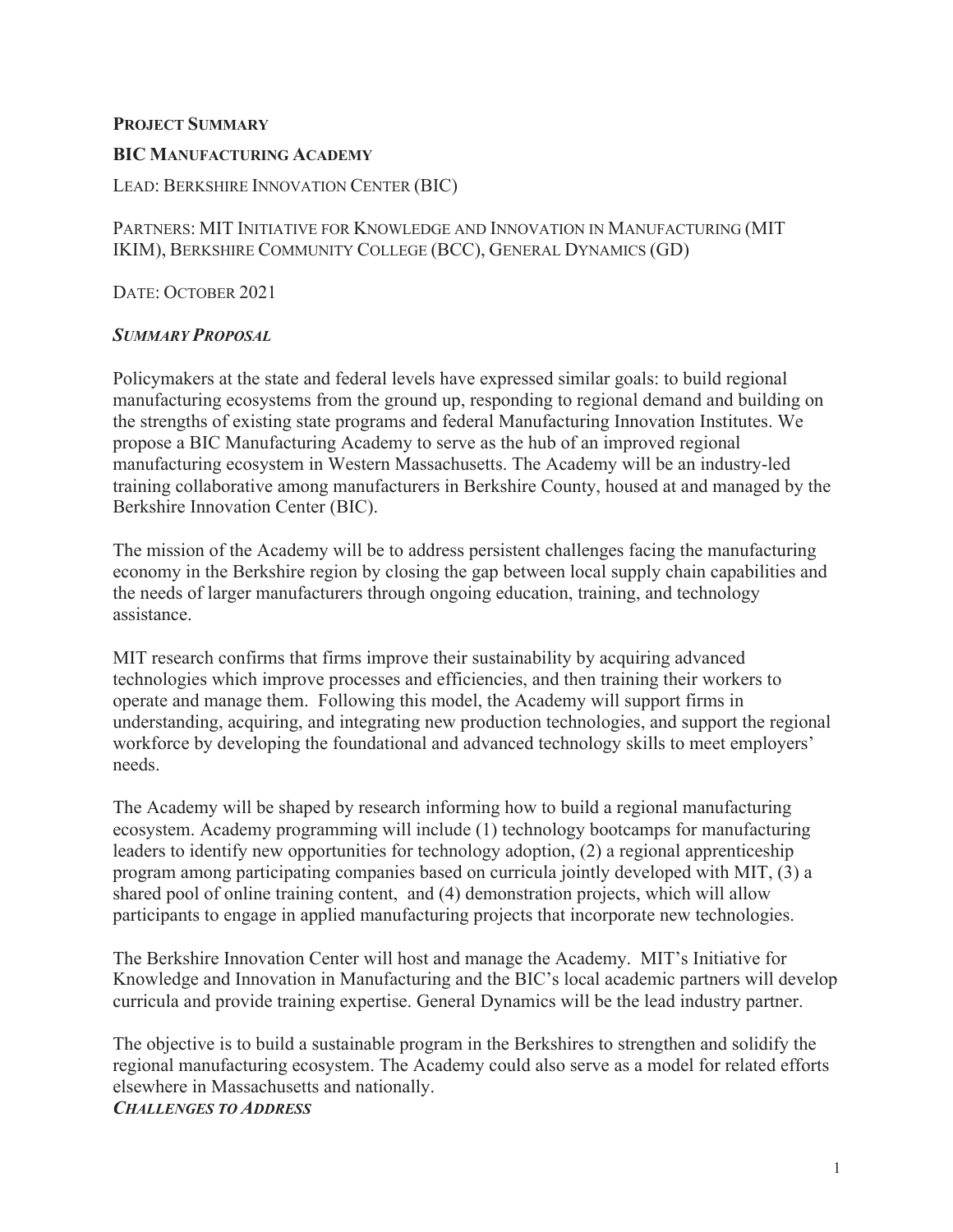**Manufacturers in the Berkshires and across the United States report that they have opportunities for growth, but they have difficulty hiring the talent they need to expand**. In more than 30 interviews with U.S. manufacturers of varying sizes, firm executives identified three challenges that a BIC Manufacturing Academy has the potential to address.

First, U.S. manufacturers face a shrinking talent pool of experienced manufacturing technicians. To adapt, many firms report hiring entry-level workers with minimal skill or experience and **providing years of on-the-job training to transform inexperienced workers into skilled machinists, welders, or multipurpose technicians**. The training that firms offer is frequently informal and inefficient. This approach to training forces the most experienced technicians to balance time between doing their jobs and teaching their junior colleagues. Firms are frequently critical of their own training programs; after all, they are not education specialists, and if they invest heavily in training their workers, then they risk losing their investment to firms that poach their most skilled workers.

Second, **gaps between large and small manufacturers in technology and skills hold the whole supply chain back**. On average, small supplier firms in the U.S. are far less productive and less technologically advanced than large OEMs. This creates problems for manufacturing supply chains, particularly those serving defense industries that must source materials domestically. The challenge is frequently that large firms want to improve the technological sophistication of their products, but their domestic suppliers do not have the resources, production experience, or the capacity to keep up. The gap between OEMs and suppliers is particularly wide because production workers have long tenures and do not often transfer knowledge from firm to firm.

Third, manufacturers consistently point out that the work they do is not "their grandfather's manufacturing." Factory jobs today are clean, technology-intensive, and more worker-friendly than the dirty and dangerous production work of the past. However, **manufacturing executives lament that young people are largely uninterested in manufacturing careers**. They point to high schools and community colleges in their communities dropping required shop classes and pushing students toward a four-year degree.

## *REGIONAL PAIN POINTS*

Since the decline of U.S. manufacturing employment beginning in 1979, Western Massachusetts – like many regions stretching from Massachusetts to Minnesota - have struggled to generate new economic activity to replace declining legacy sectors. The Berkshires were for decades home to manufacturers with plastics expertise. The region also neighbors the Pioneer Valley, which has been a source of manufacturing innovation dating back to the early  $19<sup>th</sup>$  Century. However, high-paying job opportunities and manufacturing wages in the region have stagnated for the past several decades.

The largest manufacturer that remains in the region is General Dynamics, which has a plant in Pittsfield, as well as several other facilities throughout New England. The General Dynamics site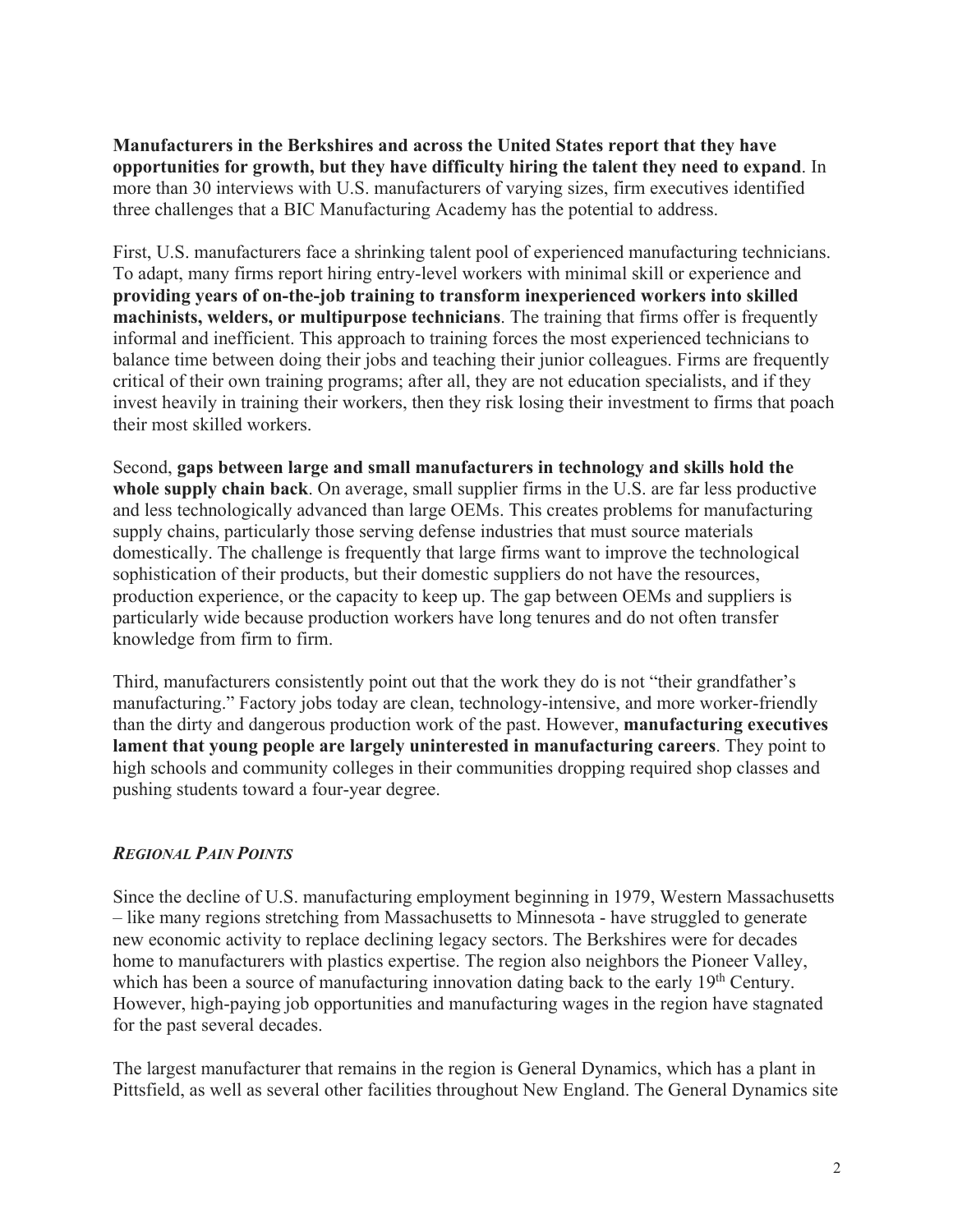in Pittsfield, MA has more than a decade of guaranteed orders to fill, but the firm and many of its suppliers are struggling with an aging workforce and an inadequate pipeline of new workers to fill needed positions. Despite attempts with local educational institutions to build a local pipeline of talent, the problem persists.

General Dynamics also struggles to find suppliers with the capabilities that they cannot meet inhouse. General Dynamics leadership reports that machine shops in Western Massachusetts cannot make parts to the specifications that they need. General Dynamics does not view the materials they use or the precision they need as extraordinary, but nonetheless they have failed to find a reliable supplier base in Massachusetts. There are several potential explanations:

- a. Suppliers do not know how to get their foot in the door. When single-day supplier events have been held, interest and turnout is high, but without sustained follow-up the impact has been limited.
- b. Suppliers are hesitant to risk investing in new equipment to upgrade their capabilities. Local manufacturer Sinicon Plastics reported that they had made big investments in an affiliated machine shop, but they said that this investment was the exception – not the rule.
- c. Suppliers have concerns about the regulations and paperwork required to be a DoD supplier. This concern could affect some cases, but MIT research indicates that approximately 40% of SME manufacturers in Massachusetts have some DoD contract.

The BIC Manufacturing Academy has the potential to address these challenges facing General Dynamics, but it is not an Academy *for* GD. Instead, it is aimed at supporting the growth and flexibility of the regional manufacturing ecosystem as a whole. Since General Dynamics is such an integral part of that ecosystem, the firm's specific challenges will play an appropriate role in the BIC Manufacturing Academy's work.

## *PROMISING MODELS*

MIT research has identified several promising examples of organizations and partnerships that have begun to address these challenges. In simple terms, we think of these examples as models on which future programs can build.

**Regional cooperative model.** In Northeast Ohio, the Alliance for Working Together (AWT) was established as a cooperative venture between local firms facing similar workforce challenges. Together, a group of firms pooled resources to build an apprenticeship program for incumbent workers. Each participating firm selected promising technicians to become apprentices, attending a weekly class led by a local manufacturing executive with workers from other firms. Firms recognized that their workers might learn from one another in a more structured environment than they could provide as individual organizations.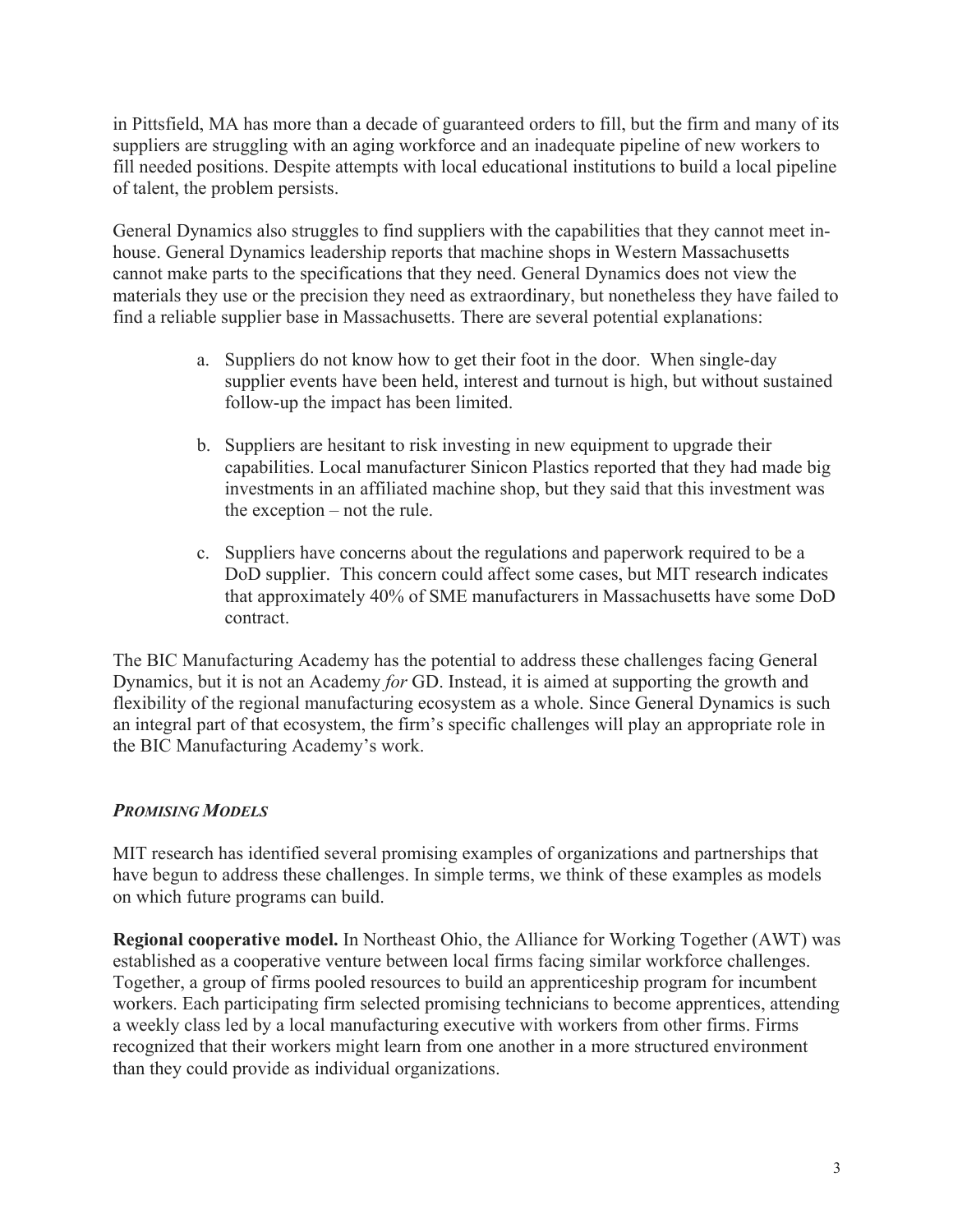**Prime-led model.** One model of distributing knowledge and skills through a supply chain comes from large firms with leverage over a network of firms (e.g. a particular supply chain). A current partnership between Oak Ridge National Laboratory's Manufacturing Demonstration Facility and MSC Industrial has used the network of metalworking experts at MSC to train factories on how to make the best use of their metalworking equipment with the goal of developing new expertise at manufacturers and improving productivity. This public-private partnership – supported by the Department of Energy – demonstrates the promise of a large firm with a distributed network of partners to diffuse knowledge and training. There is potential to draw on this model for a program where a prime defense contractor like General Dynamics helps create knowledge and training for its own workforce as well as for firms in its supply chain.

**Technology commons model.** The Fraunhofer Academy in Germany aims to provide expertlevel training for leaders within manufacturing firms to update their knowledge and improve their firms' capabilities. When new machining or robotic technologies are released, a foreman or cell leader might pursue relevant continuing education at a Fraunhofer Academy. For example, the Academy currently offers a cybersecurity training lab that offers background in IT security and its relevance for firms integrating digital manufacturing practices.

**State support model.** The Commonwealth of Massachusetts through the Massachusetts Technology Collaborative (MassTech) has several programs aimed to address challenges like these. The Massachusetts Manufacturing Innovation Initiative (M2I2) capital grant program makes it easier for firms and educational institutions to acquire new capital equipment through cost-sharing. However, no M2I2 capital grants have been distributed to manufacturers in Berkshire County, and only two M2I2 grants have been distributed to firms in the three westernmost counties of the state. One possibility for this gap is that SME manufacturers in Berkshire County do not fit the profile of typical M2I2 grantees, which might also receive support from SBIR grants and must meet substantial requirements to apply for funds. MassTech has supported the establishment of the Berkshire Innovation Center, which represents an opportunity to build the capacity of manufacturers in Berkshire County and the surrounding region.

#### *THE BIC ACADEMY PROGRAM*

Drawing on these examples, we propose a program that combines these models by deploying technology bootcamps for senior manufacturing leaders with the goal of improving their technological capabilities, supporting the development of a regional apprenticeship program, and online curricula developed with input from GD – all under the banner of a BIC Manufacturing Academy. This program will inform industry leaders on new technologies and practical applications for those technologies, demonstrate the returns of technology acquisition, and facilitate training and regional cooperation so that participating organizations might identify ongoing and worthwhile investments in workforce development.

We envision the program rolling out in three phases: coalition-building, development, and implementation.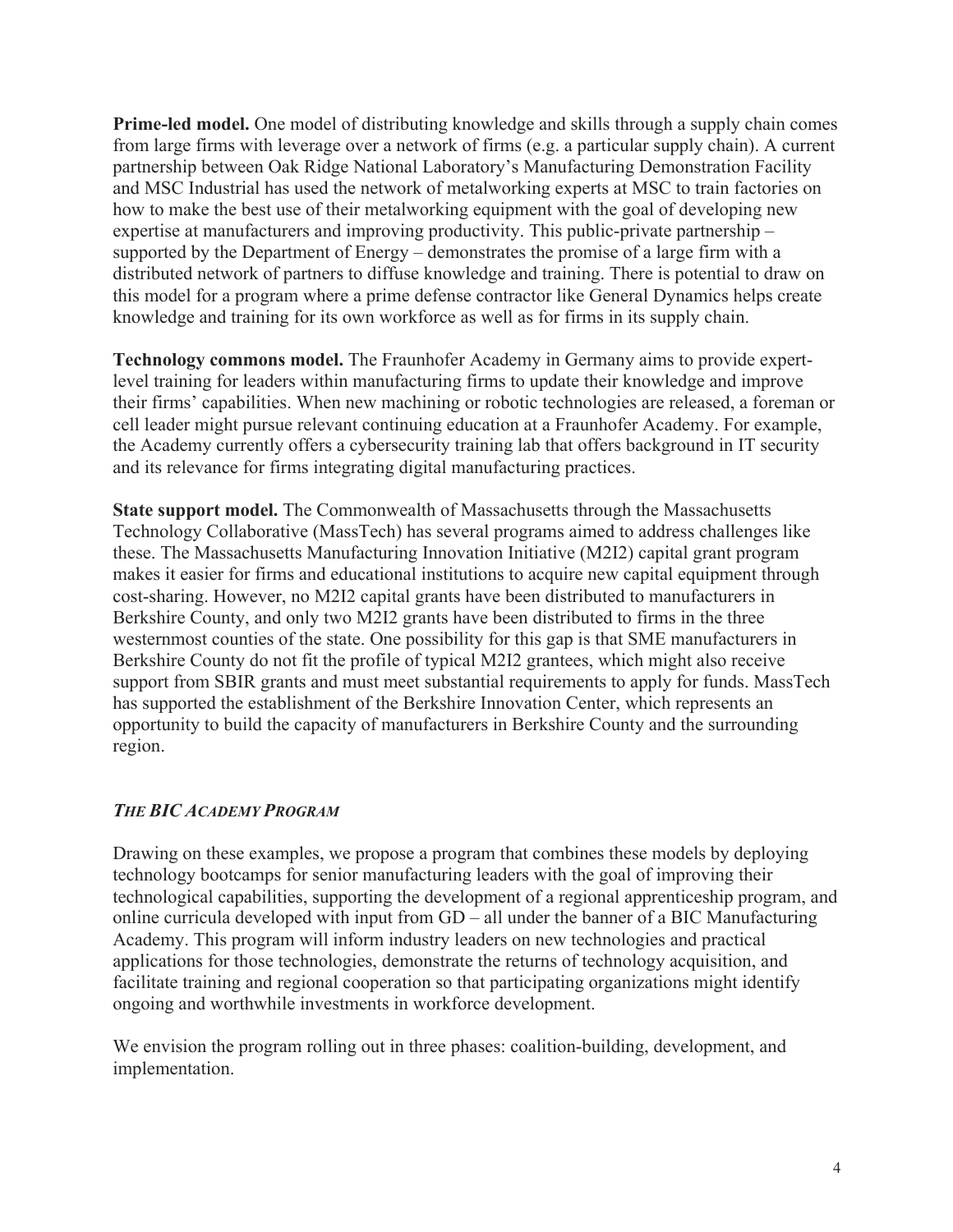1. **Coalition-building**: We have already begun convening and directing a coalition of regional manufacturers and supporting institutions. We know that thriving ecosystems depend on coalitions of actors, which typically include non-profits, educational institutions, and large and small firms across sectors (e.g. manufacturers, R&D firms, banks). MIT's ongoing research on developing a "regional playbook" offers examples of thriving ecosystems that can serve as models for what Berkshire County might build. MIT research would suggest a process for coalition-building based on the success that other regions have experienced.

The coalition-building process will continue to identify shared priorities, such as technology acquisition and workforce training. Concrete goals for critical next steps include: helping firms – or consortia of firms – develop applications for M2I2 capital grants to share the costs of new equipment purchases; building R&D partnerships relevant to regional strengths that might qualify for state support; mapping skills and developing curricula that meet the needs of regional firms. This process will also identify particular technologies or sectors where coalition members aim to invest and built capabilities.

BIC will convene this process, with support from GD. MIT will work with firms on skill mapping and developing training curricula. MassTech will monitor and advise the process to identify opportunities to scale coalition activities with available funding. Examples from other cases can inform how exactly to approach coalition-building, which might include holding workshops where firms share their capabilities and challenges or bootcamps, where Berkshire actors learn about how other regions have dealt with similar challenges.

2. **Development**: As the coalition-building process among local manufacturers and educational institutions unfolds, we will begin the workforce development programs. We will engage a select number of small and medium manufacturers in the region that have recently acquired new technologies – along with General Dynamics – to jointly develop a shared apprenticeship curriculum that addresses overlapping needs between regional employers. The apprenticeship exercise would require ongoing communication with employers to understand the successes and missteps of the program – as well as the tangible impact that they see from their apprentices on the factory floor. This data collection will inform how the program evolves with subsequent cohorts. It will also be useful evidence for attracting future partners to scale the program and make it sustainable. During the course of the initial apprenticeship exercise, which will last approximately one academic year, our aim is to train one cohort of approximately 20 production workers.

BIC will manage the apprenticeship program in partnership with local educational institutions. MIT IKIM will work with the local coalition on curriculum design and development, as well as assist in distilling the lessons from the one-year experiment.

3. **Implementation** Building on lessons from our technology-focused coalition-building activities, as well as our workforce-focused experimentation, the fully integrated BIC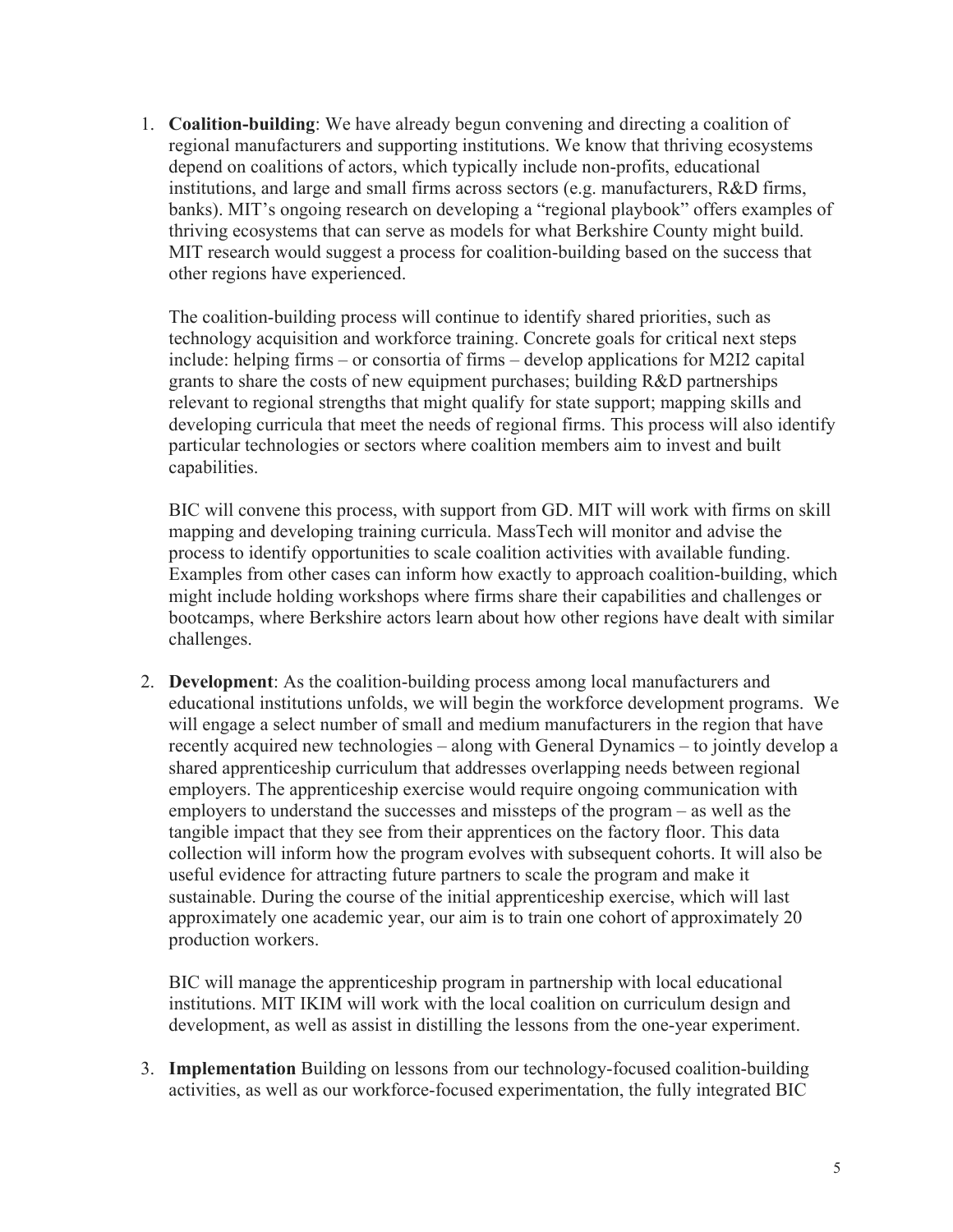Manufacturing Academy will support regional manufacturers in acquiring and integrating new technologies, *and* train production workers and those manufacturers to make the most use of those technologies. The program will feature technology workshops at the BIC facility, as well as a larger cohort of manufacturing apprentices in the region who are trained to understand new manufacturing technologies in general, as well as the needs of regional manufacturers more specifically.

BIC will lead and host the technology workshops and continue to work with local educational institutions to manage the shared apprenticeship program. MIT IKIM will advise on the subject matter of the technology workshops, as well as on the scale-up of the regional manufacturing program.

# *ROLES FOR PROGRAM PARTNERS*

The project will require an ongoing collaboration between the BIC, MIT IKIM, regional organizations including General Dynamics, BCC, and MassTech. The contributions of major partners in the program will include:

# **THE BIC**

- Manage the budget and reporting requirements of the program
- Operations team to lead coalition-building phase
	- o Identify potential coalition members in partnership with General Dynamics and MassTech
	- o Convene regional leaders to discuss assessment and develop plan for building a regional manufacturing ecosystem
	- o Maintain ongoing communication with coalition members about priorities and potential programming
	- o Publish strategy for manufacturing ecosystem that lays out coalition commitments and benchmarks for coalition programming
- Operations and community team to partner with MIT on training programming
	- o Host in-person training
	- o Recruit companies and individuals to participate in programming, such as classes and workshops
	- o Work with companies to apply for and use M2I2 funds, as well as other sources of funding for new equipment and product development (e.g. SBIR)
	- o Work with MIT researchers and coalition partners to share data and perform evaluations of the pilot program's progress
	- o Maintain ongoing communication with partners through meetings and surveys to assess whether programming is on the right track

# **MIT IKIM**

- Provide research insights from Regional Manufacturing Playbook project
- Develop agendas for "coalition-building" convenings and advise BIC personnel on best practices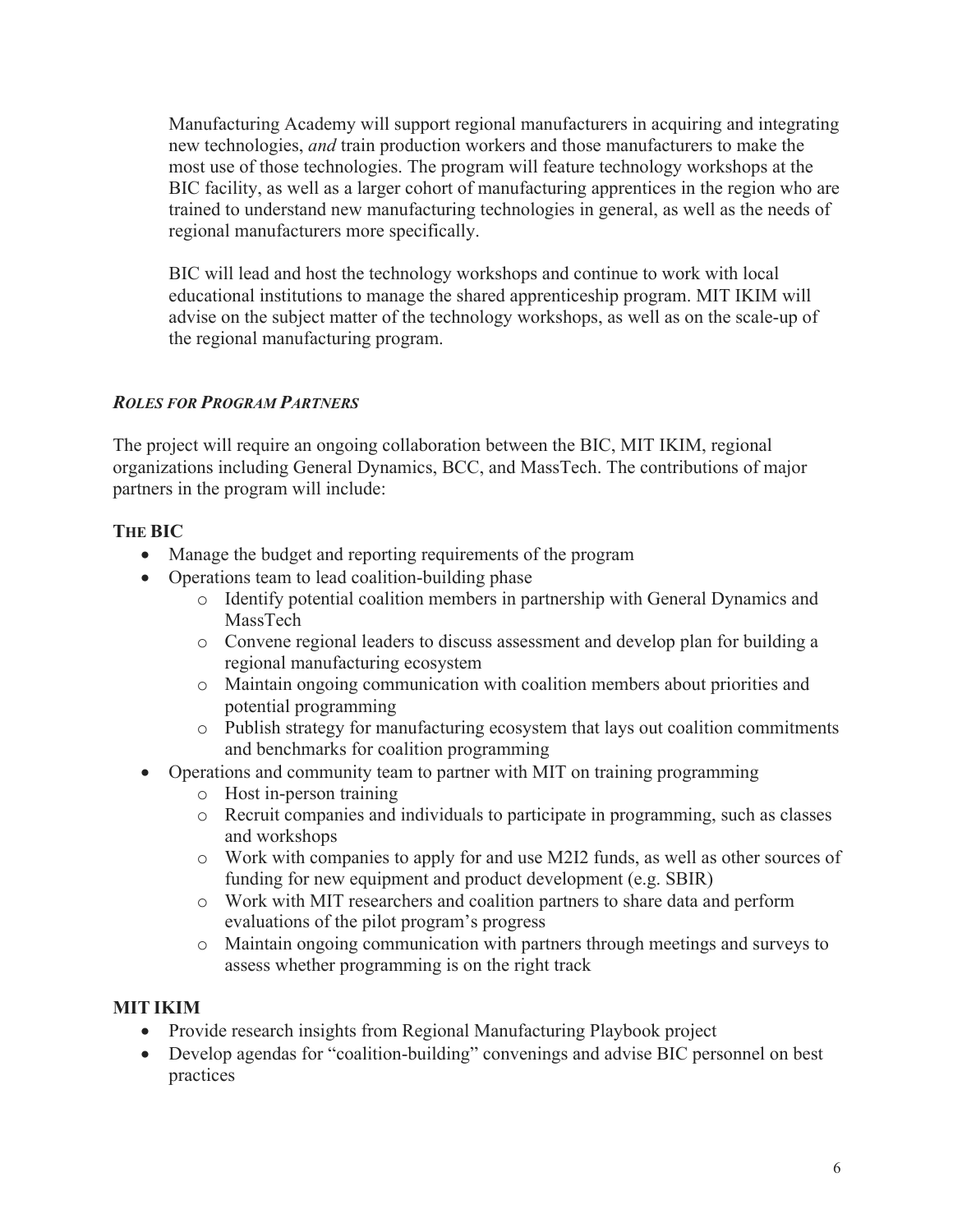- MIT training lead works with BIC and coalition partners to identify shared training interests, including:
	- o Developing curricula and training materials in response to coalition priorities
	- o Advising on firm-led training modules and curriculum development
	- o Designing in-person and online training modules that meet the needs of regional coalition members
	- o Training in-person teachers and coaches to conduct workforce education programming at BIC

### **GENERAL DYNAMICS**

- Identify the characteristics of companies and other organizations that would be productive members of a regional coalition focused on training and technology development
- Send senior representatives to coalition-building meetings to help lead discussions on training and technology standards in regional manufacturing
- Provide input on training curricula and subject matter experts for technology bootcamps
- Enlist senior General Dynamics personnel to help lead trainings and share expertise with coalition members

### **THE MASSACHUSETTS TECHNOLOGY COLLABORATIVE**

- Identify potential coalition members in Western Massachusetts manufacturing community
- Provide input on Assessment of challenges facing Massachusetts manufacturers
- Advise coalition members on opportunities for state funding (e.g. M2I2, R&D funds) to improve their technological and workforce capabilities
- Consider coalition member proposals for capital equipment cost-share with the understanding that the BIC Manufacturing Academy will support firms in training workers to operate and integrate the technology on the shop floor.
- Monitor programming content to ensure regional coalition goals align with Commonwealth's overall manufacturing priorities
- Use lessons and best practices to apply to other regions of the Commonwealth

## *PROGRAMMING*

Detailed programming will reflect the coalition's interests, as well as the best practices from other regions. Several areas will be explored:

**Regional apprenticeship program**. The BIC Academy will develop and manage a regional apprenticeship program for incumbent workers from non-competitive manufacturers in Central and Western Massachusetts. The program will recruit cohorts of 20-30 apprentices from firms involved in the BIC to complete one year of coursework. Firms will be asked to identify junior technicians with an Associate's degree or below and less than 3 years' experience on the job to join the apprenticeship program. The goal will be to provide these technicians with the skills to become fully self-sufficient on the job, as well as to develop the capabilities to move into more senior roles within their firm.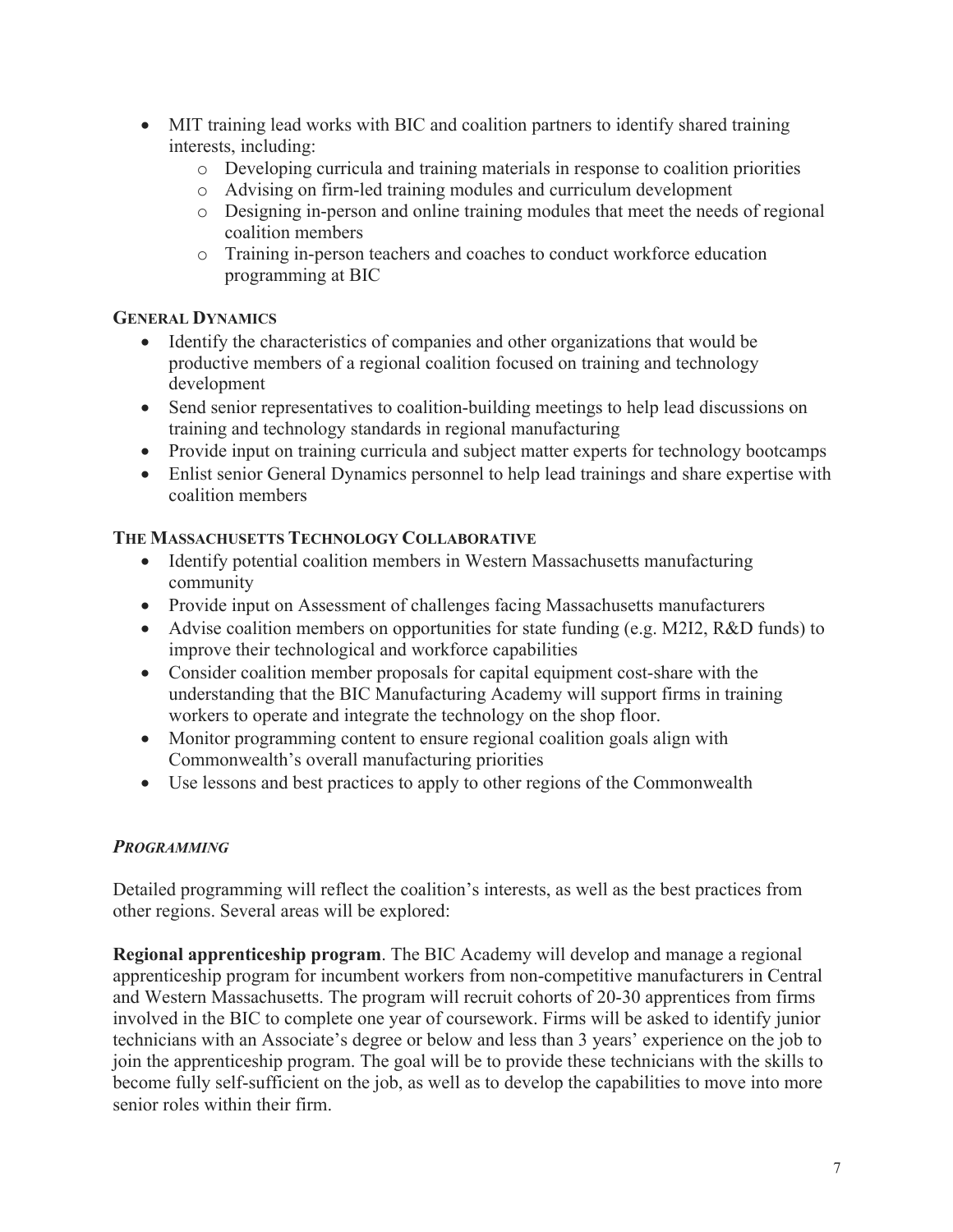Based on the apprenticeship model developed at AWT in Ohio, BIC Academy apprentices will attend evening classes with instructors that the Academy will recruit from participating firms. Ideal instructors will be leaders of local manufacturing firms with an interest in workforce development and an understanding of the most advanced manufacturing practices. BIC Academy will work with these instructors, as well as participating firms and Berkshire Community College, to establish a standard curriculum for apprentices.

The curriculum will include in-person training with instructors reviewing new production technologies and techniques, as well as online course materials that the BIC Academy has assembled in coordination from MIT IKIM. The online course materials will draw from original course material for technicians (discussed below), as well as from the growing library of online courses associated with MIT's EdX platform.

In addition to following a pre-arranged curriculum, apprentices will also have opportunities to discuss problems they have encountered on the job with their peers from other firms, as well as with instructors who have decades of experience with similar challenges. A monthly workshop for apprentices will allow instructors to walk through how to solve real-world problems that the apprentices have encountered as part of their work. The Academy will also arrange small groups of apprentices with career coaches who talk through their desired career path and what steps will be necessary for achieving it.

The apprenticeship program will also facilitate factory tours for apprentices to see the workspaces of their peers. One of the challenges facing SME manufacturers and their employees is that there is limited information sharing among firms. If firms have different equipment or an alternative way of organizing production, there are rarely channels for firms to learn from one another and innovate. To facilitate open dialogue among apprentices and information sharing between firms – such as invited factory tours – we will recruit apprentice cohorts from SMEs that are not competitive with one another.

In partnership with MIT IKIM, BIC Academy will study the outcomes of the apprenticeship program through surveys and data-sharing. The Academy will measure the productivity of apprentices before and after their instruction. We will also survey apprentices and managers to understand the core lessons that apprentices gained from the program, as well as what managers saw as the benefits and drawbacks of apprentices participating.

The BIC Academy will support two cohorts of regional apprentices between September 2022 and December 2023. Our goal through these first two cohorts is to establish a sustainable model whereby regional companies see the value in the program and help subsidize the cost of future apprentices to join the program. A the program grows, it will be designed so tuition costs for incumbent workers could be subsidized by the Massachusetts Workforce Development Fund.

**Online curriculum development.** The BIC Academy will partner with MIT IKIM to develop online training materials targeted at technicians at manufacturing firms associated with the BIC. The Academy will solicit ideas for online training modules from firms associated with the BIC,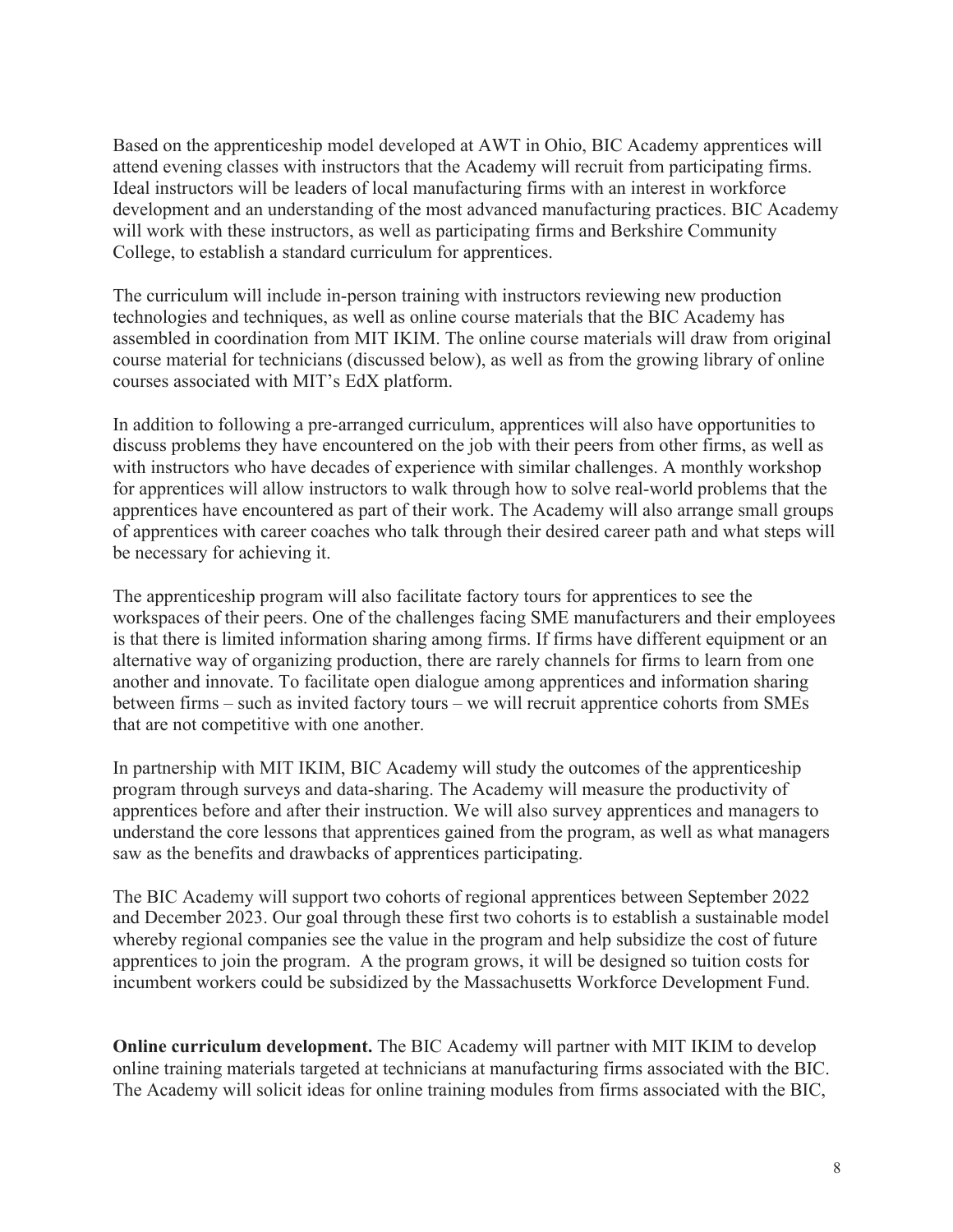as well as regional community colleges and vocational high schools. It will identify which modules to develop based on the breadth of regional interest, as well as the ability of existing online training content to meet that need. The Academy will focus on creating original content where there is a strong regional need without existing online training material available. The Academy will share original content with partner firms and community colleges. Where applicable, the Academy will plan to publish original content on an Open EdX platform, making it publicly available.

In addition to original course content, the Academy – with input from MIT – will also help firms and local community colleges identify existing online training content for firms associated with the BIC depending on their training needs. The purpose of identifying and sharing online training content is to complement – not replace – in-person instruction. Indeed, the Academy would aim to development local trainers to help ensure students are properly supported to ensure the effectiveness of the online train

There are three key workforce education challenges that the addition of online training content can address:

- 1. **Protecting senior technicians' time:** one issue for SME manufacturers is that teaching a junior technician new skills requires a significant investment of time from a senior team member. Online modules – developed with input from the senior team member, who might record their tutorial on a particular machine or process – can save the senior team member time and deliver the same information to a junior technician learning the ropes.
- 2. **Refreshing forgotten skills:** learning requires repetition, but in many SME factories with a high mix of products, a technician might encounter one problem or task only once per month or less. If a junior (or even a more seasoned) technician needs to revisit how to perform this task, an online module that they can watch on their phone could help ensure that there is minimal downtime on the factory floor.
- 3. **Learning new techniques:** when technicians are open to learning from online course materials, which they can consume at work or at home, they have access to knowledge about production technologies and techniques that their firms might not already employ. Accessing online content that the Academy will highlight could enable technicians and others to bring new ideas into their firms.

The Academy envisions original online content in several areas, including online course modules to complement in-person apprenticeship instruction; online "best practice" modules that GD would like to share with current and prospective suppliers; and online "standards" modules that the Academy develops in partnership with DoD and MassTech to identify the evolving regulatory standards facing manufacturers, as well as the resources that firms have available to comply.

**Technology bootcamps and demonstration projects.** Regional cooperation around workforce development will be most effective if regional firms are aware of the same "best practices," which lead them to invest in similar technological capabilities and recruit for similar skills. The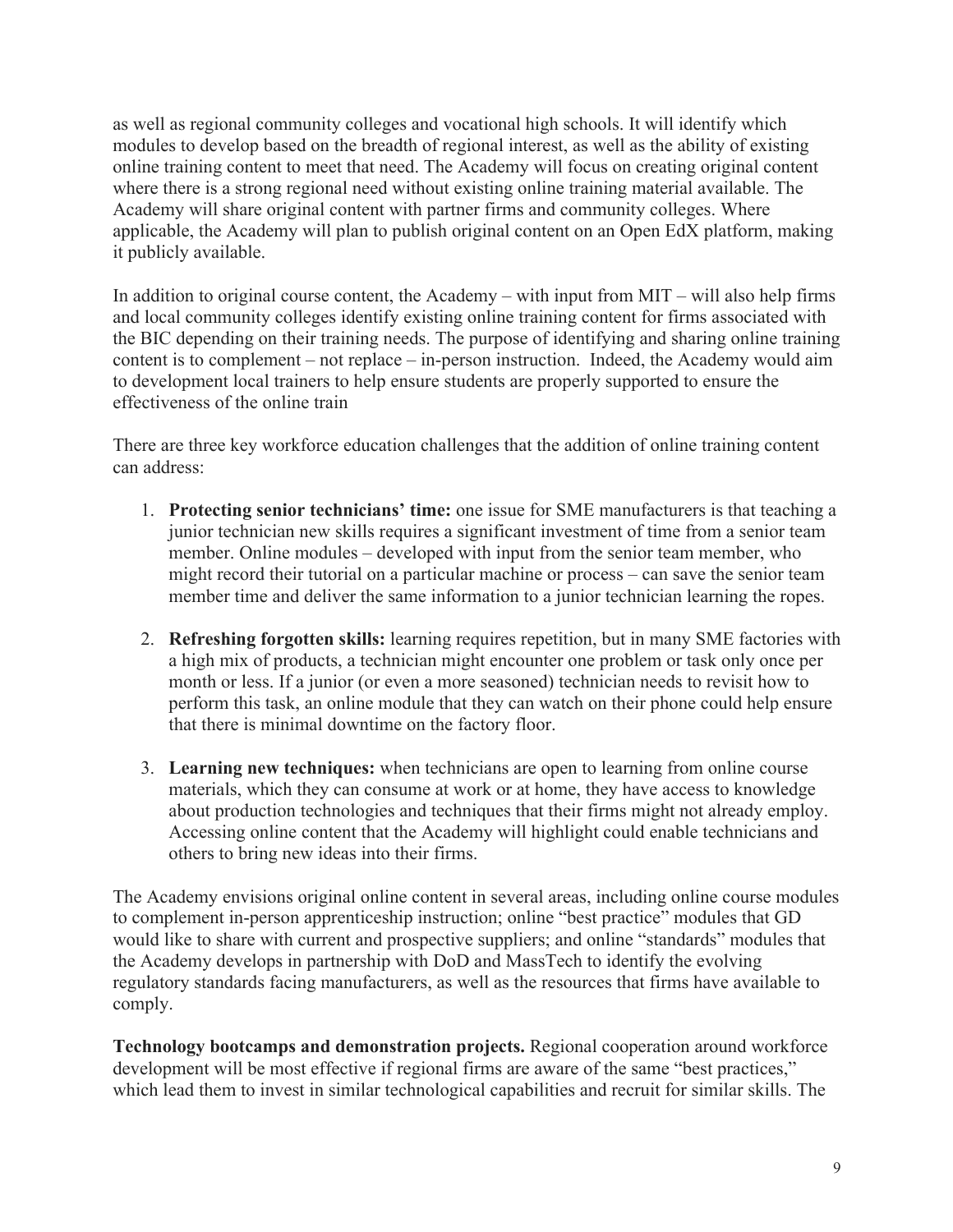Academy will promote best practices through technology bootcamps and demonstration projects. Technology bootcamps will illustrate for regional firms the potential of new production technologies and how they might be applied in reality.

The Academy's bootcamps will be half-day sessions targeted at employees across the firm – managers, engineers, and technicians. Participants in the bootcamp will learn about a particular technology through a technical review from an industry expert as well as case studies of firms that have deployed the technology successfully. For example, a bootcamp focused on robotics would begin with a review of the variety of industrial robot applications, as well as new developments in robotic technologies. It would continue with case studies of regional firms that have adopted robotic technologies, including the challenges they faced in deploying them and the benefits that they have seen.

The purpose of a bootcamp is to show firms what the technology can do, as well as how firms like the ones that are represented at the workshop can use the technology in practice to help their business. The bootcamps are intended to be a hands-on trade show for regional firms. In addition to introducing regional firms to new technologies, the bootcamps can highlight success stories from within the region, allowing firms to highlight the effectiveness of the technological investments that they have made.

Demonstration projects will involve mini-deployments of a particular technology to illustrate how it can be used. The Academy will partner with a company – typically the supplier of a particular technology – to set up a sample cell within the BIC over a period of time to demonstrate the use of a particular piece of equipment or software system. In the industrial robot example, there would be a collaborative robot at the BIC that could be reconfigured to perform various small tasks of relevance to regional firms.

The demonstration project at the BIC complements the time-limited technology bootcamp because it allows employees at regional firms to see the technology in action at their convenience. These demonstration projects have been used elsewhere to demonstrate the potential of particular manufacturing technologies. The manufacturing innovation institute MxD in Chicago has featured production technology from Siemens in the past in their facility.

Demonstration projects can also contribute to the Academy's workforce education programming. As apprentices learn about new equipment and software systems, they can also interact with technology suppliers and see demonstration projects that introduce them to the cutting edge of manufacturing technology.

## *SUSTAINABILITY PLAN*

The objective of the pilot will be to begin programs that can continue sustainably in the years after the initial programs are competed. There will be three keys to sustainability:

1. Engaging community training partners: MIT IKIM will provide training expertise and support the development of online curriculum for firms in the region during the course of the launch of the program. Once the program is fully launched, the online material will